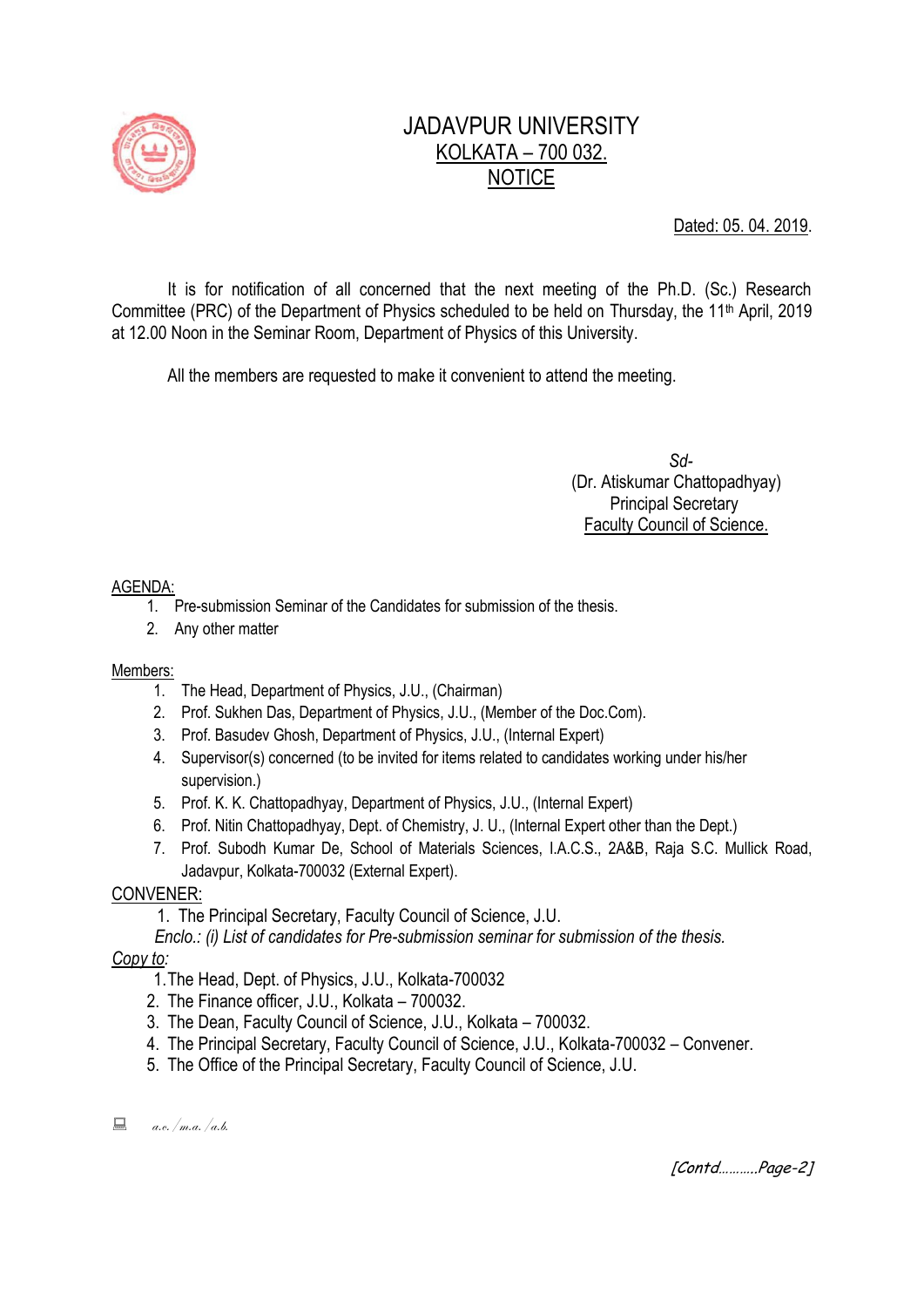[Page-2]

## **DEPARTMENT OF PHYSICS**

### LIST OF CANDIDATES FOR PRE-SUBMISSION SEMINAR FOR SUBMISSION OF THE THESIS  $\overline{\bullet}$

| List of Candidates for pre-submission seminar for submission of the thesis<br>Venue: Department of Physics<br>Date: 11.04.2019<br>12-00 Noon<br>Time: |                                                             |                                                                                                                                                                      |                                                                                                                                                                                                                 |                         |                                                    |  |
|-------------------------------------------------------------------------------------------------------------------------------------------------------|-------------------------------------------------------------|----------------------------------------------------------------------------------------------------------------------------------------------------------------------|-----------------------------------------------------------------------------------------------------------------------------------------------------------------------------------------------------------------|-------------------------|----------------------------------------------------|--|
| SI.<br>No.                                                                                                                                            | Name of the<br>candidates<br>[Index No]                     | Name of the<br>Supervisor/s                                                                                                                                          | Proposed Title of<br>the Thesis                                                                                                                                                                                 | Date of<br>Registration | Date of<br>Publication<br>of Course<br>Work Result |  |
| 1.                                                                                                                                                    | Sri Susobhan<br>Paul<br>[Index No.:<br>93/13/Phys./22]      | Prof. Asim Kumar<br>Ghosh, Dept. of<br>Physics, J.U.,<br>Kolkata-700032.                                                                                             | "Dynamics of<br>spin <sup>1/2</sup><br>Heiaenberg<br>chains with spin<br>gap".                                                                                                                                  | 03.05.2013              | 18.09.2013                                         |  |
| 2.                                                                                                                                                    | Sri Tapas Das<br>[Index No.:<br>134/11/Phys./21]            | Prof. Soumen Kr.<br>Roy, Dept. of<br>Physics, J.U.,<br>Kolkata-700032<br>and Dr. Ananda<br>Dasgupta, Dept. of<br>Physical Sc.,<br>IISER Kolkata,<br>Mohanpur-741252. | "Some Algebraic<br>Aspects of Light-<br>Matter<br>Interaction".                                                                                                                                                 | 18.07.2011              | 14.03.2013                                         |  |
| 3.                                                                                                                                                    | Smt. Sonam<br>Chakraborty<br>[Index No.:<br>07/15/Phys./23] | Dr. Mrinal Pal,<br>Senior Principal<br>Scientist,<br>C.G.C.R.I., 196,<br>Raja S.C. Mullick<br>Road, Jadavpur,<br>Kolkata-700032.                                     | "Synthesis of<br>multifunctional<br>nanomaterials for<br>detection of<br>toxic gases and<br>volatile organic<br>compounds along<br>with related<br>photocatalytic<br>activities<br>towords dye<br>degradation". | 19.01.2015              | 12.03.2018                                         |  |
| 4.                                                                                                                                                    | Smt. Alpa Kar<br>[Index No.:<br>65/12/Phys./21]             | Prof. Dipak Ghosh,<br>Emeritus<br>Professor, Sir C.V.<br>Raman Centre for<br>Physics and<br>Musics, J.U.,<br>Kolkata-700032.                                         | "Assessment of<br>radon and<br>environmental<br>radioactivity -<br>application in<br>seismic<br>surveillance".                                                                                                  | 30.04.2012              | 14.03.2013                                         |  |

[Contd………..Page-3]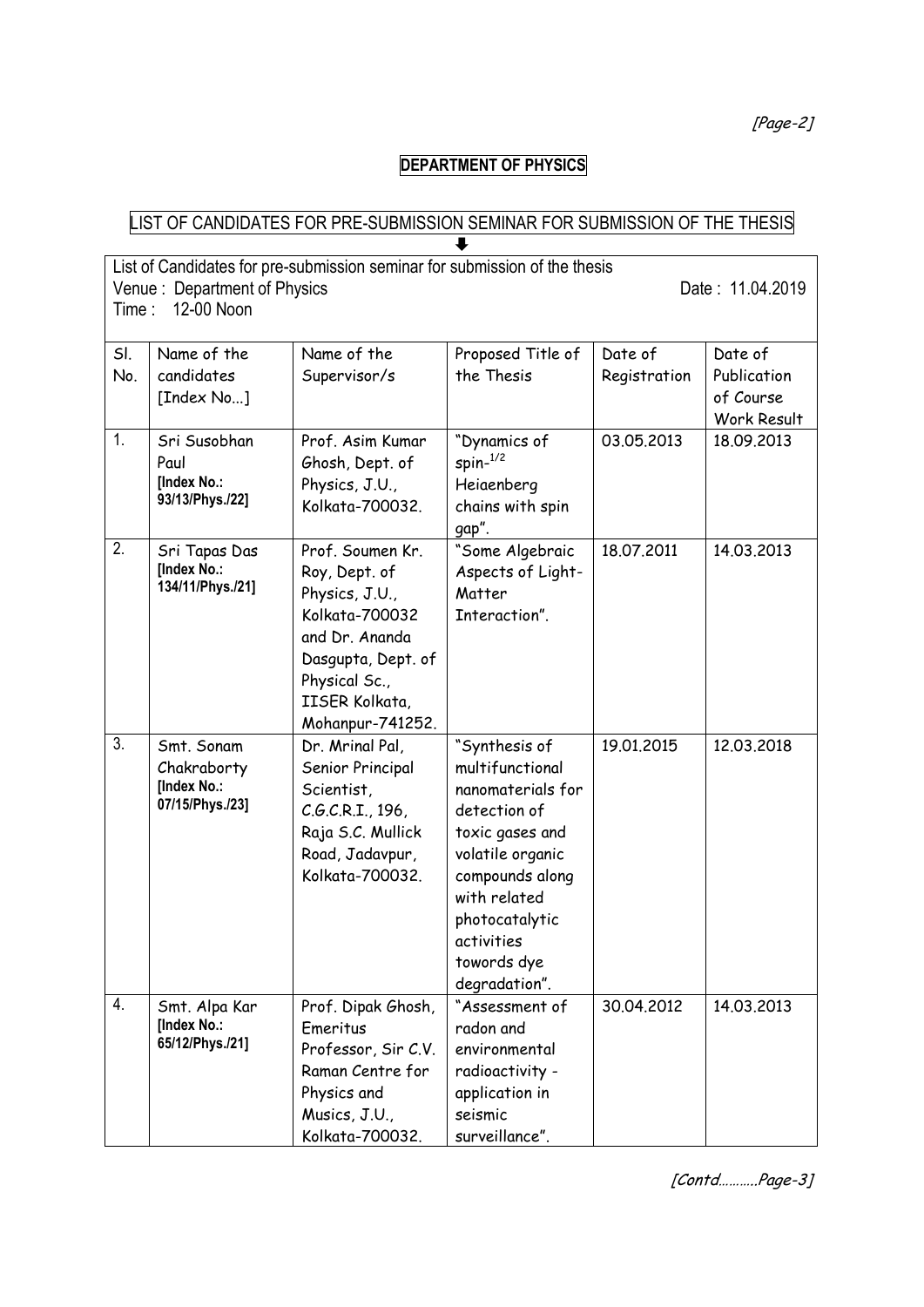|    |                                          |                                  |                        |            | [Page-3]   |
|----|------------------------------------------|----------------------------------|------------------------|------------|------------|
| 5. | Smt. Shukla Pal                          | Prof. Aparajita                  | "Theoretical           | 21.10.2014 | 16.10.2015 |
|    | [Index No.:                              | Bhattacharya, Ex-                | Investigation on       |            |            |
|    | 202/14/Phys./23]                         | Head, Dept. of                   | the State and          |            |            |
|    |                                          | Physics, J.U.,                   | Dynamic                |            |            |
|    |                                          | Kolkata-700032                   | Properties of          |            |            |
|    |                                          | and Dr. Ballari                  | Exotic hadrons         |            |            |
|    |                                          | Chakrabarti,                     | and Hypernuclei".      |            |            |
|    |                                          | Associate                        |                        |            |            |
|    |                                          | Professor, Dept.                 |                        |            |            |
|    |                                          | of physics,                      |                        |            |            |
|    |                                          | Jogamaya Devi                    |                        |            |            |
|    |                                          | College, 92, S. P.               |                        |            |            |
|    |                                          | Mukherjee Road,                  |                        |            |            |
|    |                                          | Kolkata 700026                   |                        |            |            |
|    |                                          | West Bengal,                     |                        |            |            |
|    |                                          | INDIA                            |                        |            |            |
| 6. | Smt. Sucheta                             | Dr. Anjan Barman,                | "Ultrafast             | 26.04.2016 | 24.04.2017 |
|    | Mondal<br>[Index No.:<br>58/16/Phys./24] | Senior Professor                 | Magnetization          |            |            |
|    |                                          | and Asso. Dean,                  | Dynamics in            |            |            |
|    |                                          | Dept. of CMP and                 | Ferromagnetic          |            |            |
|    |                                          | MS, S.N. Bose                    | Thin Film,             |            |            |
|    |                                          | National Centre                  | Heterostructures       |            |            |
|    |                                          | for Basic                        | &                      |            |            |
|    |                                          | Sciences, Block-                 | Nanostructures".       |            |            |
|    |                                          | JD, Sector-III,                  |                        |            |            |
|    |                                          | Salt Lake,                       |                        |            |            |
| 7. |                                          | Kolkata-700106.                  |                        |            |            |
|    | Sri Samiran                              | Dr. Anjan Barman,                | "Investigation         | 26.04.2016 | 24.04.2017 |
|    | Choudhury<br>[Index No.:                 | Senior Professor                 | and Control of         |            |            |
|    | 59/16/Phys./24]                          | and Asso. Dean,                  | Gigahertz              |            |            |
|    |                                          | Dept. of CMP and                 | frequency Spin         |            |            |
|    |                                          | MS, S.N. Bose<br>National Centre | Wave Dynamics in       |            |            |
|    |                                          | for Basic                        | Magnonic<br>Crystals". |            |            |
|    |                                          | Sciences, Block-                 |                        |            |            |
|    |                                          | JD, Sector-III,                  |                        |            |            |
|    |                                          | Salt Lake,                       |                        |            |            |
|    |                                          | Kolkata-700106.                  |                        |            |            |
| 8. | <b>Tania Parvin</b>                      | Prof. Brajadulal                 | "The Medicinal         | 05.06.2014 | 31.10.2014 |
|    | [Index No.:                              | Chattopadhyay,                   | implication of a       |            |            |
|    | 114/14/Phys./23]                         | Dept. of Physics,                | Himalayan herb         |            |            |
|    |                                          | J.U., Kolkata-                   | Gymnadenia             |            |            |
|    |                                          | 700032.                          | orchidis Lindl         |            |            |
|    |                                          |                                  | against type 2         |            |            |
|    |                                          |                                  | diabetes               |            |            |
|    |                                          |                                  | mellitus".             |            |            |

[Contd………..Page-4]